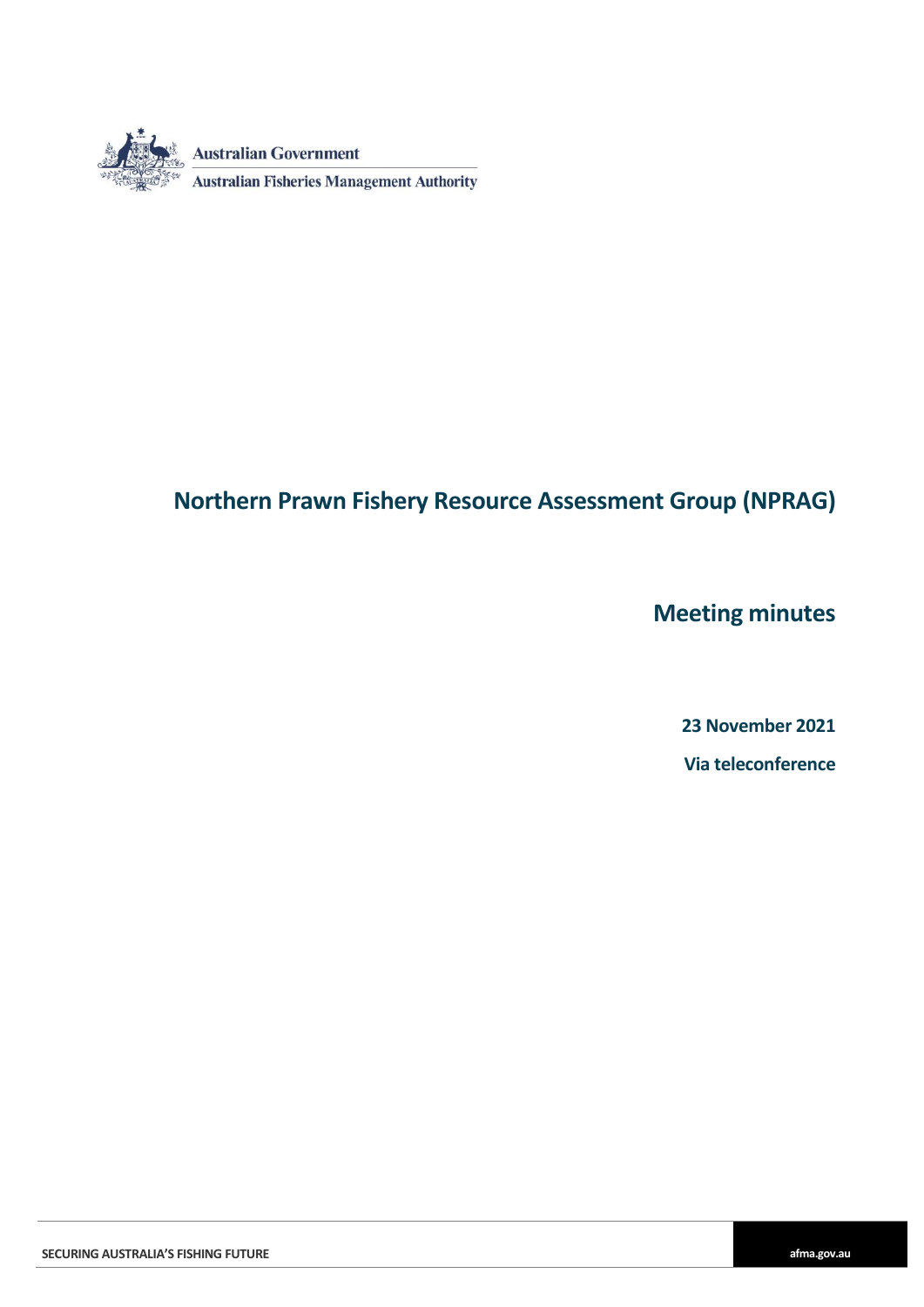# **Agenda**

**Table 1. Final meeting agenda**

| <b>Agenda Item</b>                             | <b>Purpose</b>                                                                                                                                                              | Lead presenter |  |  |  |
|------------------------------------------------|-----------------------------------------------------------------------------------------------------------------------------------------------------------------------------|----------------|--|--|--|
| 1. Preliminaries                               |                                                                                                                                                                             |                |  |  |  |
| 1.1 Welcome and<br>apologies                   | For Action – open the NPRAG meeting with an<br>Acknowledgement of Country                                                                                                   | Chair          |  |  |  |
| 1.2 Declarations of<br>interest                | For Advice – consider the declared conflicts of interest and<br>decide how conflicts of interest will be managed                                                            | Chair          |  |  |  |
| 2. Modelling growth of<br>red endeavour prawns | For recommendation – review the results of stage $1 -$<br>modelling growth of red endeavour prawns $-$ and consider<br>whether the next stage of the project should proceed | Shijie Zhou    |  |  |  |
| 3. Other business                              |                                                                                                                                                                             | Darci Wallis   |  |  |  |

# <span id="page-1-0"></span>**Meeting participants:**

| <b>Members</b>              |                     |                    |                 |
|-----------------------------|---------------------|--------------------|-----------------|
| Ian Knuckey                 | Chair               | <b>Apologies</b>   |                 |
| David Brewer                | Scientific member   | Steve Bolton       | <b>AFMA</b>     |
| <b>Rik Buckworth</b>        | Scientific member   | lan Boot           | Industry member |
| Éva Plagányi                | Scientific member   | Robert Curtotti    | <b>ABARES</b>   |
| Phil Robson                 | Industry member     | Roy Deng           | <b>CSIRO</b>    |
| Darci Wallis                | $AFMA1$ member      | Gary Fry           | <b>CSIRO</b>    |
| <b>Executive officer</b>    |                     | Tom Kompas         | Economic member |
|                             |                     | <b>Judy Upston</b> | <b>CSIRO</b>    |
| Cate Coddington             | AFMA                | Bryan van Wyk      | Industry member |
| <b>Invited participants</b> |                     |                    |                 |
| Annie Jarrett               | <b>NPFI</b>         |                    |                 |
| <b>Observers</b>            |                     |                    |                 |
| Laura Blamey                | CSIRO <sup>2</sup>  |                    |                 |
| Ian Butler                  | ABARES <sup>3</sup> |                    |                 |
| Josh Cahill                 | NPFI <sup>4</sup>   |                    |                 |
| <b>Trevor Hutton</b>        | <b>CSIRO</b>        |                    |                 |
| Rob Kenyon                  | <b>CSIRO</b>        |                    |                 |
| Sean Pascoe                 | <b>CSIRO</b>        |                    |                 |
| Tonya Van Der Velde         | <b>CSIRO</b>        |                    |                 |
| Shijie Zhou                 | <b>CSIRO</b>        |                    |                 |

<sup>-</sup><sup>1</sup> Australian Fisheries Management Authority

<sup>4</sup> Northern Prawn Fishery Industry

<sup>2</sup> Commonwealth Scientific and Industrial Research Organisation

<sup>3</sup> Australian Bureau of Agricultural and Resource Economics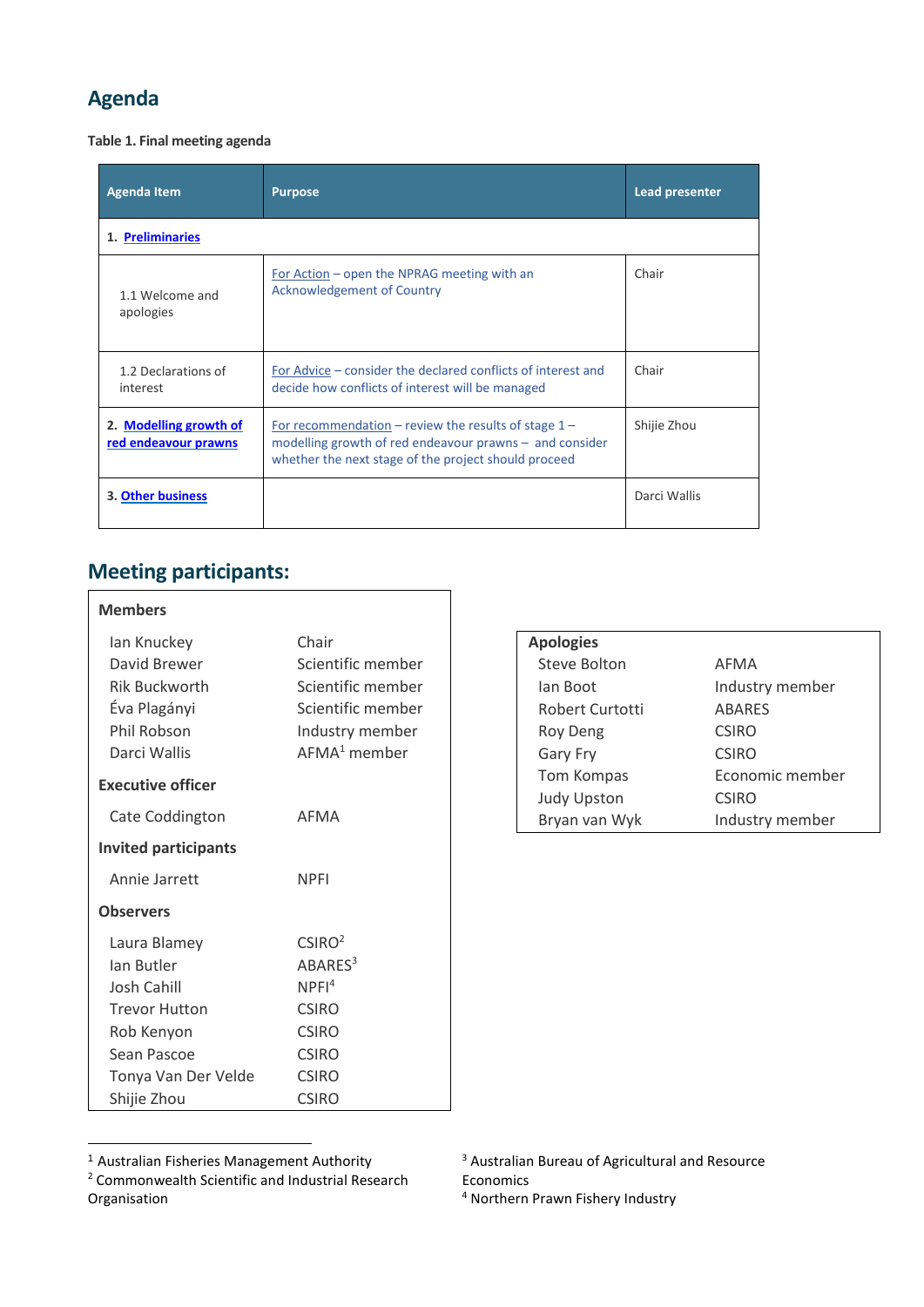## **Agenda item 1. Preliminaries**

#### **1.1. Welcome and apologies**

- 1. Ian Knuckey, the Chair opened the meeting at 1100 AEDT<sup>5</sup>, and:
	- welcomed meeting participants;
	- made an Acknowledgement of Country;
	- informed participants that the meeting was being recorded and will be used for minute taking purposes, the recording will be deleted after minutes are finalised; and
	- commenced proceedings.
- 2. The RAG noted that there was a quorum for the meeting as per *Fisheries Administration Paper 12* (FAP12).
- 3. The RAG welcomed Josh Cahill and Cate Coddington to NPRAG.

#### **1.2. Declarations of interest**

- 4. The RAG members followed the conflict of interest declarations as outlined in FAP12. Members and observers provided declarations of conflicts of interest as prescribed in FAP12 prior to the commencement of the meeting (at **[Appendix](#page-5-1) A**).
- 5. The RAG discussed potential conflicts of interest and participation under specific agenda items and agreed that all current CSIRO employees have a conflict of interest with Agenda Item 2: *Modelling growth of red endeavour prawns* and could participate in the discussion but not be present for the recommendation.

### <span id="page-2-0"></span>**Agenda item 2. Modelling growth of red endeavour prawns**

- 6. The RAG noted the information presented by Shijie Zhou about modelling the growth of red endeavour prawns, which is the first stage<sup>6</sup> of a three stage project *red endeavour prawn assessment – further potential improvements* (AFMA project number: 200806) in the Northern Prawn Fishery (NPF):
	- The red endeavour prawn stock has not been assessed previously in the NPF as it is a relatively data-poor species and there is not a rigorous enough growth model available.
	- The data used for this study were from the Maxim<sup>7</sup> surveys:
		- o twenty one continuous monthly surveys were conducted between August 1983 and March 1985 in the north-western Gulf of Carpentaria;
		- o distribution and length frequency distribution data were collected for all commercial prawn species including red endeavour prawns;
		- o were adjusted to account for gear selectivity; and
		- o prawns with a carapace length less than 10mm were not captured.
	- Six models were applied to each sex, because males and female red endeavour prawns have different body sizes and growth rates (12 models in total). Two versions of the von Bertalanffy

-

<sup>5</sup> Australian Eastern Daylight Time

<sup>6</sup> Zhou, S., Hutton, T., Lei, Y., Miller, M., van Der Velde, T., and Deng, A. R. (2021) *Modelling growth of red endeavour prawns using new ELEFAN and Bayesian growth models*. Draft report to Australian Fishery Management Authority. Brisbane, Australia.

 $<sup>7</sup>$  Maxim: the fishing vessel (FV) used to undertake the surveys.</sup>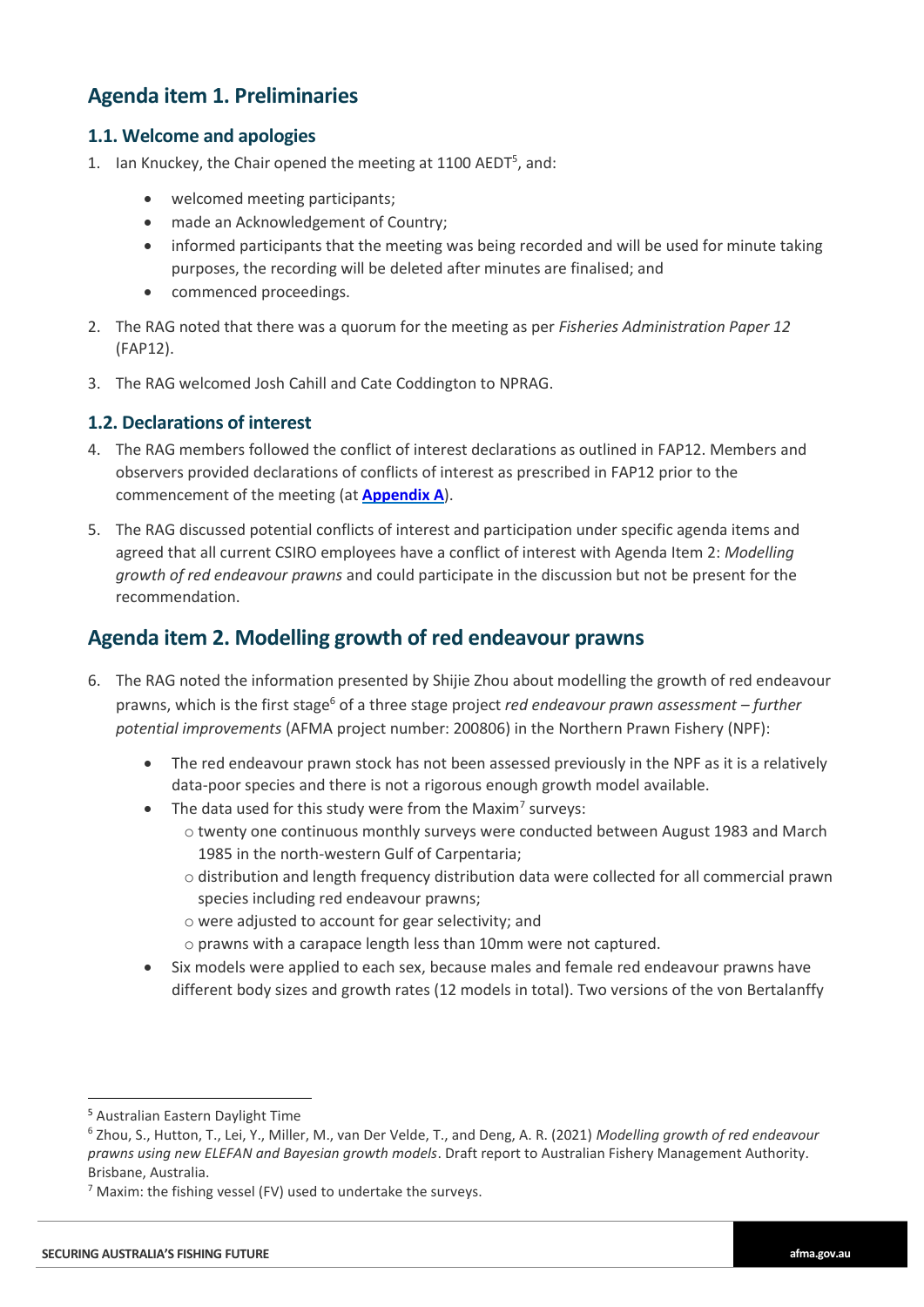growth function (VBGF) $8 -$  the standard VBGF model and the seasonal oscillation model – were applied to three different methods:

o Two separate algorithms of Electronic Length Frequency Analysis (ELEFAN):

- 1. genetic algorithms (ELEFAN\_GA); and
- 2. simulated annealing (ELEFAN\_SA); and

 $\circ$  Bayesian growth models (BGM)<sup>9</sup> (developed in this study).

- Three separate cohorts or year classes are evident in all 12 models.
- All models provide comparable results (sex separated) and, while there are some variabilities amongst the methods and growth functions, the values are more consistent than studies on other prawn species.
- The results were compared with existing studies on the growth of red endeavour prawns outside Australia and in the NPF. The current analysis is considered both rigorous and reliable.
- The seasonal oscillation models fit the length frequency distribution data better than the standard VBGF, but the difference is statistically insignificant. For stock assessment and other applications, the recommended average estimates from the three methods are in **Table 1**.
- The next stages of the project are:

-

- o Stage 2: conduct CPUE standardisation for both blue and red endeavour prawns by incorporating environmental and fishery data; and
- o Stage 3: develop stock assessment methods for red endeavour prawns using standardised CPUE from stage 2 and incorporate the growth estimated in stage 1.

**Table 2 Recommended growth parameters (mean with standard deviation in parenthesis) for male and female red endeavour prawns. Notes: C and ts are additional parametersfrom the seasonal oscillation model where C measures the magnitude of the oscillation and ts defines the beginning of the oscillation wave.**

|             | $L_{inf}$    | $\kappa$   | to            |            | ts         |
|-------------|--------------|------------|---------------|------------|------------|
| <b>Male</b> | 36.95 (0.91) | 2.72(0.37) | $-0.06(0.50)$ | 0.48(0.19) | 0.40(0.17) |
| Female      | 51.43 (1.80) | 2.25(0.35) | $-0.02(0.03)$ | 0.39(0.17) | 0.66(0.18) |

- 7. The RAG discussed the results of Stage 1 (modelling growth) of the *Red Endeavour Prawn Assessment* project noting the following key points:
	- The outcome from the models is solid; the analysis was comprehensive with a robust set of parameters applied.
	- In generating the recommended growth parameters, the assumption made was that biological or seasonal information for red endeavour prawns has not changed since the 80's. Given the significant time period that has lapsed it would be beneficial to consider whether the biological or seasonal information may have changed. In considering this, the following points were raised:
		- $\circ$  It is likely that the growth curve itself is robust; wholescale increases in growth rates are not apparent and could be confirmed by considering whether maximum size has changed.
		- o The timing of life history events, such as spawning, could have been impacted by changing climatic conditions.
		- o It is unlikely that any existing datasets will include the necessary time series of samples for adult-size prawns.

<sup>&</sup>lt;sup>8</sup> The VBGF has been widely adopted for modelling prawn species. The two versions of VBGF are the standard 3parameter model and a seasonal oscillation model (which involves two additional parameters).

<sup>&</sup>lt;sup>9</sup> The BGM allows estimating ages, including the theoretical age at length zero, age at first capture, and consecutive ages in each survey time step using length frequency data alone.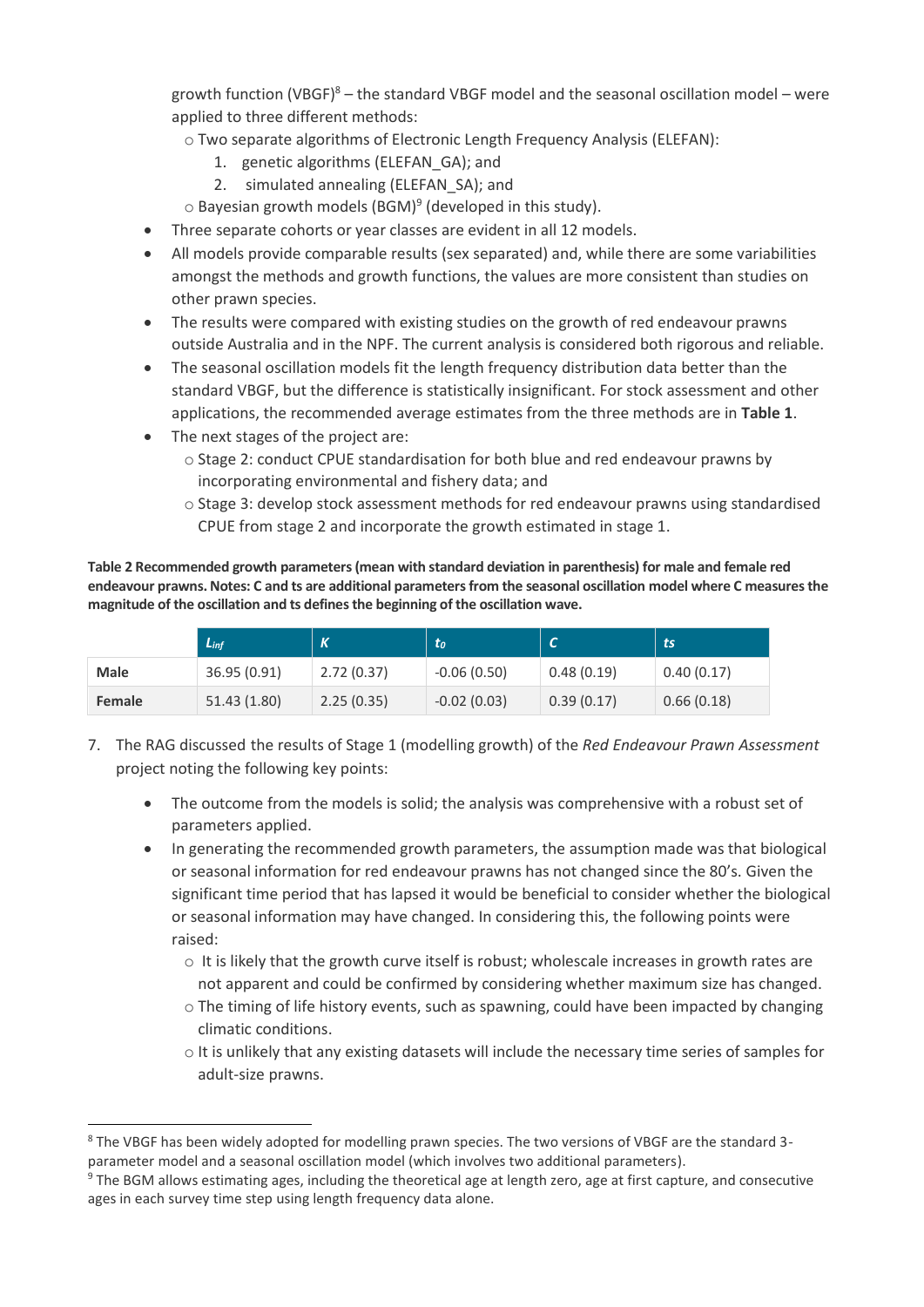- 8. The RAG outlined potential recent data that could be used to test the relevance of the model:
	- Northern Territory data from the 1990s (collected by Rik Buckworth). While the data will be solid, the magnitude of the data is unknown and is still being archived into a digital database.
	- Redleg banana prawn data is currently being reviewed as part of Éva Plagányi work and may have some red endeavour prawn data.
	- $\bullet$  The current species split project<sup>10</sup>, led by Judy Upston could also provide data, but:
		- $\circ$  the project is focussed on the commercial sector during the two fishing seasons so there will not be the continuity required nor are many endeavour prawns caught during the banana season.
		- o the data is unlikely to be available before the conclusion of this project, but could be used in the future.
		- o The data could be used to test if there has been a significant shift in the overall prawn size across the fishery since the period of the FV Maxim surveys, as prawns were fully commercial during the 1980s the data is comparable.

#### **Action Item 1:** CSIRO

Shijie Zhou to explore the potential for undertaking comparisons of size of prawns (maximum size) with more recent data (which as species split).

#### **Action Item 2:** CSIRO

-

Éva Plagányi to check if red endeavour prawns part of previous data focussing on JPG stocks of redleg banana prawns.

- 9. CSIRO-employed participants left the meeting so that the remaining participants could consider a recommendation<sup>11</sup>.
- 10. The remaining participants further discussed the outcomes of the project so far and agreed that stage 1 of the project had produced good results and should be endorsed by the RAG, noting:
	- there was a lack of information about juvenile prawns because these were not caught during the Maxim surveys and are not on the grounds where prawns are trawled in August to October. Rik Buckworth outlined that the location of the Juvenile Ecology and FV Maxim surveys generally covered all of the areas, including the inshore regions in 1982-83, from intertidal nursery areas to 40m depths.
		- o after they have emigrated from juvenile habitats, red endeavour prawns are generally caught at depth, with the juvenile prawns, less than 10mm carapace length (CL), were captured in really shallow waters (in the nursery). Prawn trawl gear is not designed to catch juvenile prawns. Additionally, identification of juvenile prawns could be problematic, as other species appear very similar.

<sup>&</sup>lt;sup>10</sup> Project Title: *Updated NPF species distribution data, models and sampling schemes – towards regular ongoing monitoring* (AFMA reference: 190805)

<sup>11</sup> Prior to CSIRO leaving the meeting, Agenda Item 3 *Other Business* was discussed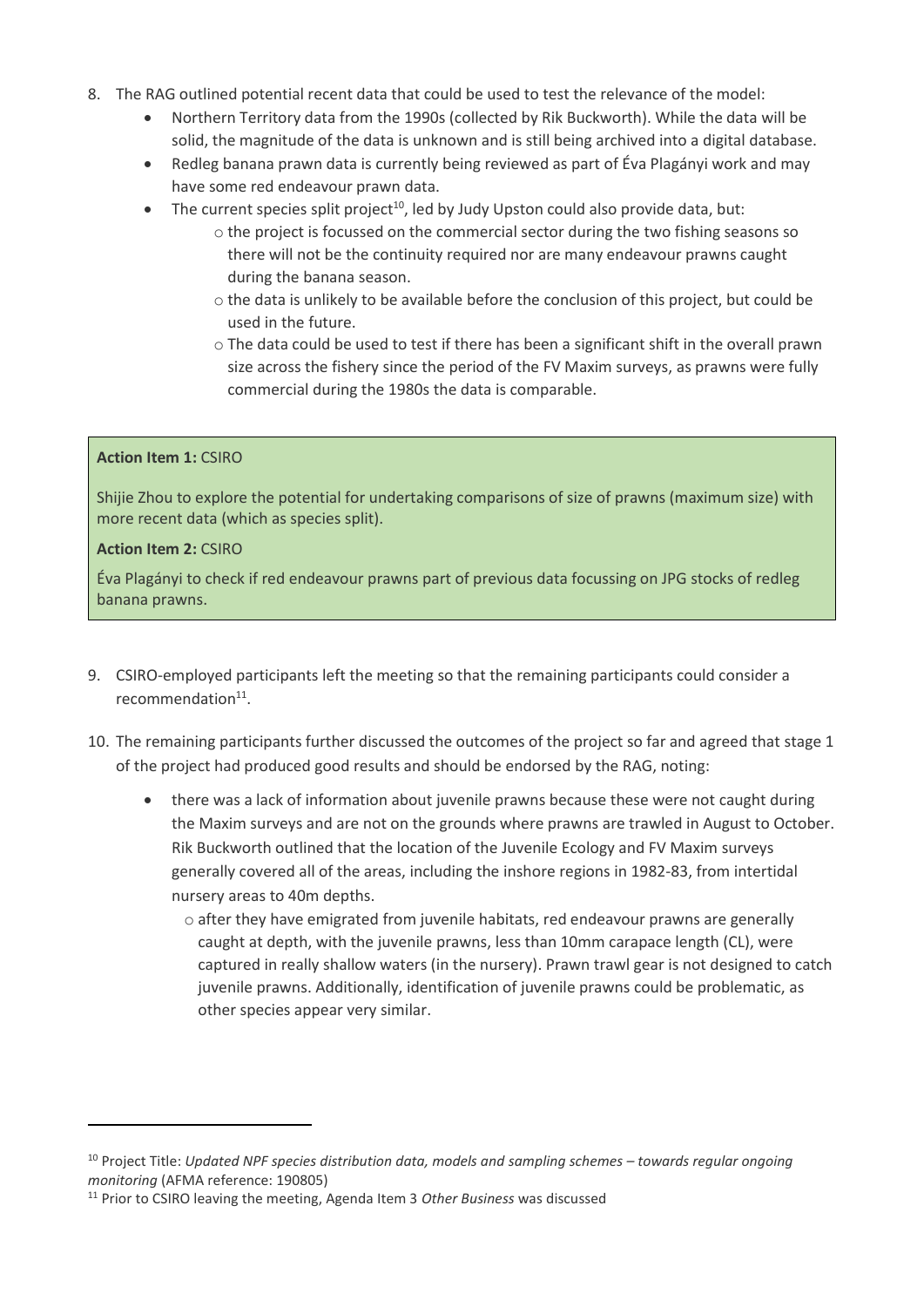- o the work that Derek Staples and other research scientists undertook in the 1970s and 80s was focussed on banana and tiger prawns $^{12}$ , the red endeavour prawn data was incidental: the abundance and size of this species was recorded at the time for the same locations as tiger prawn data, but not published. While red endeavour prawns were found mostly in seagrass and algae beds, they were generally found in most habitats examined and were quite abundant. Tiger and blue endeavour prawns were mostly found in seagrass beds and banana prawns in inlets and estuarine areas.
- Stage 2 of the project is due at the end of May 2022 and the final report incorporating Stage 3 is due in August 2022.
- The current NPF certification, which has conditions relating to red endeavour prawns, is up for Marine Stewardship Council (MSC) reassessment in 2022.

**11. The RAG recommended stage 2 of the project '***Conduct CPUE standardisation for both blue and red endeavour prawns by incorporating environmental and fishery data***' proceed.**

## <span id="page-5-0"></span>**Agenda item 3. Other Business**

- 12. The RAG noted that Steve Bolton is retiring and will be finishing at AFMA on 14 December 2021 and expressed their appreciation for the contributions he had made to the NPF over many years.
- 13. The RAG also noted Adrianne Laird's departure from NPFI and thanked her for the work that she had undertaken as NPFI Projects Manager on NPF bycatch initiatives, the crew member observer program and industry engagement.

## **Close of meeting**

<span id="page-5-1"></span>14. The Chair closed the meeting at 1220 AEDT.

-

<sup>12</sup> Published data including:

Loneragen, N.R., Kenyon, R.A., Haywood, M.D.E. & Staples, D.J. (1994) Population dynamics of juvenile tiger prawns (*Penaeus esculentus* and *P. semisulcatus*) in seagrass habitats of the western Gulf of Carpentaria, Australia, *Marine Biology* 119:133-143., and

Loneragen, N.R., Kenyon, R.A., Staples, D.J., Poiner, I.R. & Conacher, C.A. (1998) The influence of seagrass type on the distribution and abundance of postlarval and juvenile tiger prawns (*Penaeus esculentus* and *P. semisulcatus*) in the western Gulf of Carpentaria, Australia. *Journal of Experimental Marine Biology and Ecology*. 228: 175-195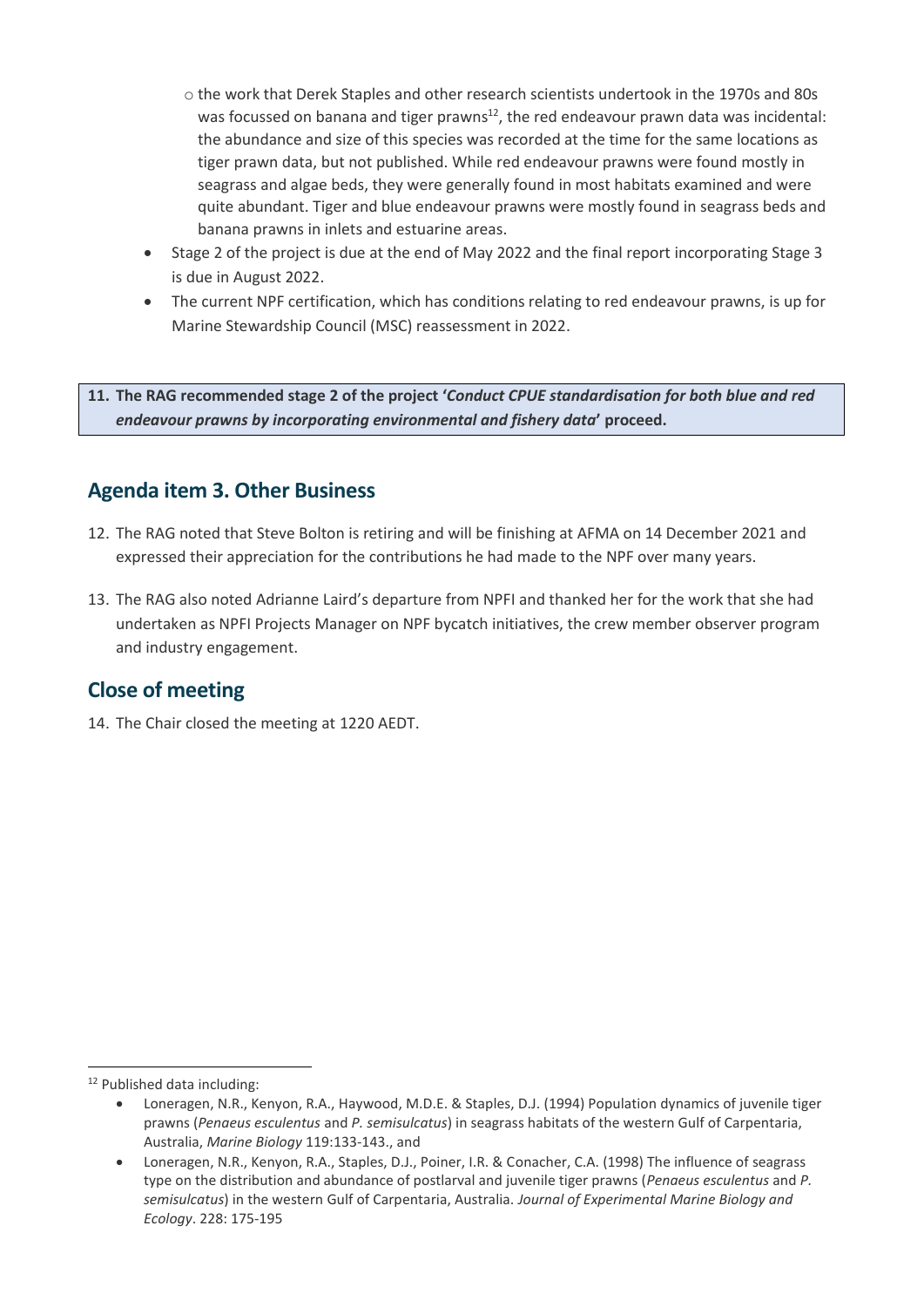# **Appendix A - register of interest**

| <b>Name</b>     | <b>Membership</b>                       | <b>Declared interests</b>                                                                                                                                                                                                                                                                                                                                                                                                                                                                                                                                                                                                                                                                                                                                                       |
|-----------------|-----------------------------------------|---------------------------------------------------------------------------------------------------------------------------------------------------------------------------------------------------------------------------------------------------------------------------------------------------------------------------------------------------------------------------------------------------------------------------------------------------------------------------------------------------------------------------------------------------------------------------------------------------------------------------------------------------------------------------------------------------------------------------------------------------------------------------------|
| lan Knuckey     | Chair                                   | Director - Fishwell Consulting Pty Ltd<br>Director - Olrac Australia - a company associated with electronic logbooks.<br>Scientific member - NORMAC<br>Member - North Marine Parks Advisory Committee<br>Chair - Tropical Rock Lobster RAG<br>Chair - Victorian Rock Lobster RAG<br>Scientific member - SESSF shark RAG<br>Scientific member - GABRAG<br>Works with Indigenous communities in capacity building activities<br>Chair - South Australia's Gulf of St Vincent prawn fishery's research committee<br>Scientific member - South Australia's Gulf of St Vincent prawn fishery's<br>management advisory committee<br>Current consultancy with NT Fisheries designing a snapper species survey<br>Various research interests in other Commonwealth and State fisheries. |
| David Brewer    | Scientific<br>Member                    | Director - Upwelling P/L (David Brewer Consulting)<br>Honorary Fellow - CSIRO<br>Scientific member - NPRAG<br>Scientific member - Torres Strait Fin Fish Working Group<br>Chair - Torres Strait Fin Fish RAG<br>Current consultancy work with the Quandamooka Yoolooburrabee Aboriginal<br>Corporation, Moreton Bay and Newcrest mining.                                                                                                                                                                                                                                                                                                                                                                                                                                        |
| Rik Buckworth   | Scientific<br>Member                    | Scientific Member - Torres Strait Finfish RAG<br>Director - Aquatic Remote Biopsy Pty Ltd<br>Director - Sea Sense Australia Pty Ltd<br>Adjunct Professor - Charles Darwin University<br>Appointed as a CSIRO Fellow in 2020<br>Current consultancy contract with NPFI to review Red Endeavour Prawns<br>Chair of the NT Aquarium Fishery Management Advisory Committee<br>Various consultancy work with NT Fisheries<br>Current consultancy contract with AFMA and QDAF for a project in the Torres<br>Strait<br>Researcher involved particularly in stock assessment research in NPF. Has in the<br>past and may in future seek and receive funding for research in the fishery.                                                                                               |
| Éva Plagányi    | Scientific<br>Member -<br><b>CSIRO</b>  | Research provider involved particularly in stock assessment research in NPF.<br>Also currently receiving FRDC funding related to development of a GoC<br>ecosystem model. Has in the past and may in future seek and receive funding<br>for research in the fishery. Scientific member of TRLRAG and TS HCRAG.                                                                                                                                                                                                                                                                                                                                                                                                                                                                  |
| Phil Robson     | Industry<br>Member                      | Employee of A Raptis and Sons, responsible for managing NPF vessels & an NT<br>demersal fish trawler. Has provided charter for scientific surveys in NPF in the<br>past and may in future.                                                                                                                                                                                                                                                                                                                                                                                                                                                                                                                                                                                      |
| Darci Wallis    | <b>AFMA Member</b>                      | AFMA employee, no pecuniary interest in the fishery.                                                                                                                                                                                                                                                                                                                                                                                                                                                                                                                                                                                                                                                                                                                            |
| Cate Coddington | Executive<br>Officer (AFMA)             | AFMA employee, no pecuniary interest in the fishery.                                                                                                                                                                                                                                                                                                                                                                                                                                                                                                                                                                                                                                                                                                                            |
| Annie Jarrett   | Invited<br>participant -<br><b>NPFI</b> | <b>CEO-NPFI</b><br><b>MSC-Asia Pacific director</b><br>Chair - Australian Council of Prawn Fisheries (ACPF)<br><b>Commonwealth Fisheries Association Director</b><br>Member of the FRDC selection panel.                                                                                                                                                                                                                                                                                                                                                                                                                                                                                                                                                                        |